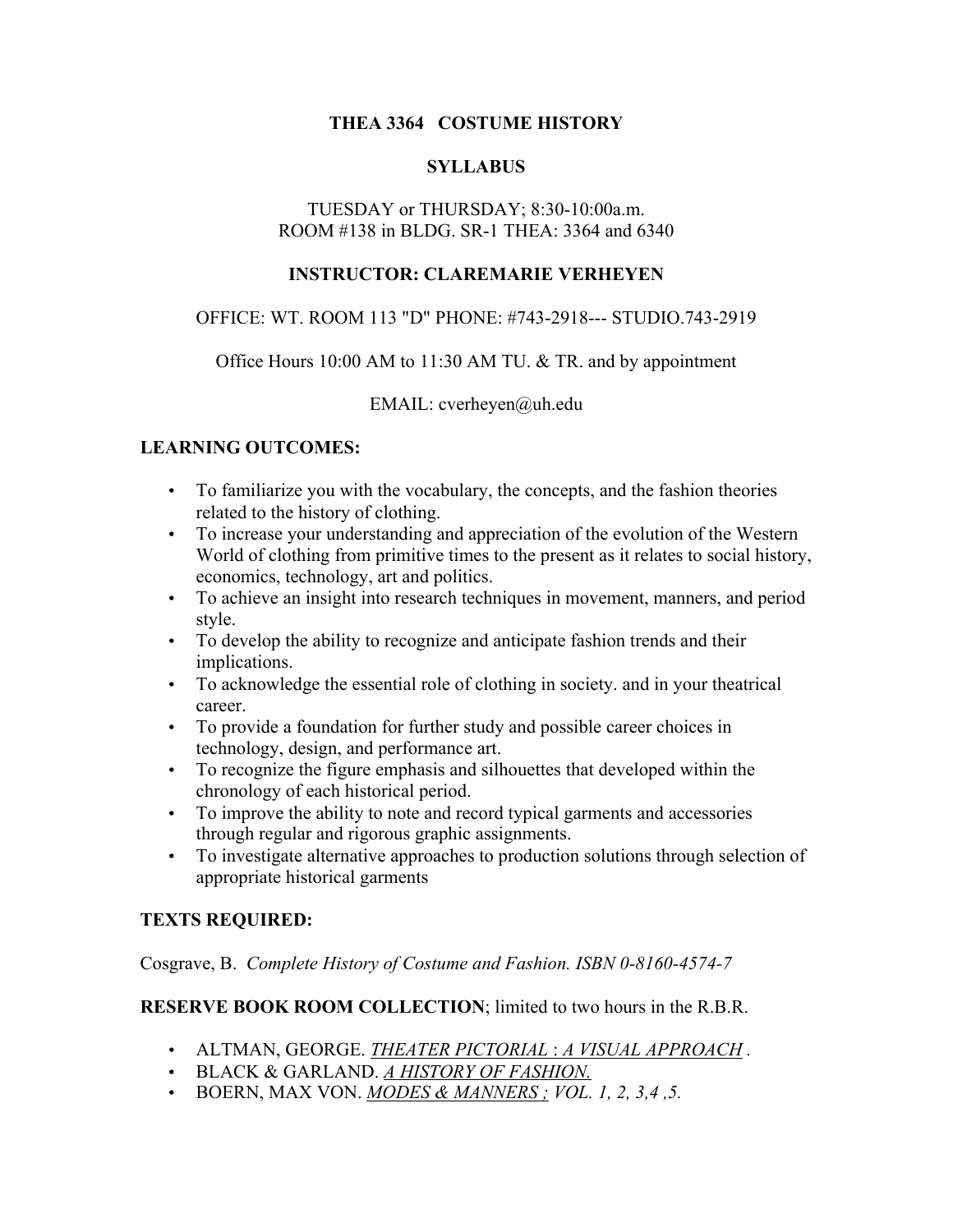- BOUCHER, FRANCOISE. *20,000 YEARS OF FASHION* .
- BRAUN-RONSDORF. *MIRROR OF FASHION: PLATES,1770-1970.*
- CONTINI, MILIA. F*ASHION FROM ANCIENT EGYPT TO PRESENT CENTURY.*
- DALRYMPLE, PRISCILLA HARRIS. *AMERICAN/VICTORIAN COSTUME IN EARLY PHOTOGRAPHS.*
- DAVENPORT, MILLIA. *THE BOOK OF COSTUMES.*
- DUPLESSIS, GEORGE. "*COSTUMES HISTORIQUES DES 16,17,18, 19 C"*
- GERNSREIM, ALISON. *FASHION AND REALITY 1840-1914.*
- GIBBS,SMITH. *THE FAHIONABLE LADY IN THE 19TH CENTURY.*
- GILMOUR,ROBIN. *THE VICTORIAN PERIOD.....*
- KOHLER, CARL. *A HISTORY OF COSTUME.*
- KEMPER, RACHEL R. *COSTUME .*
- LAVER, JAMES. *THE CONCISE HISTORY OF COSTUME AND FASHION* .
- ------------------ *TASTE AND FASHION 1789-1979*
- ------------------ *COSTUME HISTORY AND STYLE.*
- MOORE, DORIS. L., *FASHION THRU FASHION PLATES 1771-197*0.
- PAYNE, BLANCHE. *HISTORY OF COSTUME FROM ANCIENT EGYPTIANS TO THE 20TH CENTURY.*
- RUSSELL, DOUGLAS. *PERIOD STYLE FOR THE THEATER.*
- ------------------------ *COSTUME HISTORY AND STYLE*
- ------------------------- *THEATRICAL STYLE.*
- SQUIRE, GEOFFREY. *DRESS AND SOCIETY*
- TORTORA, AND KEITH EUBANK. *A SURVEY OF HISTORIC COSTUME.*
- VICTORIA AND ALBERT MUSEUM: *THE FASHIONABLE LADY IN THE 19TH CENTURY.*
- WAUGH,NORAH. *CORSETS AND CRINOLINES.*
- -----------------*THE CUT OF WOMEN'S CLOTHES 1600- 1930*
- -----------------*THE CUT OF MEN'S CLOTHES 1600 1630*

#### **GRADING:**

## **SEE THE WEBCT CALENDAR FOR SCHEDULED ASSIGNMENT DUE DATES AND QUIZZES.**

You will have ample opportunity to demonstrate your knowledge of the course material. Opportunities provided as follows:

Research Plates = 400 points: see "Sources" below for details WebCT chapter review quizzes 20  $\omega$  1pt = 20 points. "*6 Century Checkups"* @ 20 =120 points You earn points for accurate identification of glossary terms, silhouettes, and or era dates. Final Examination, =100 points. Total number (#) of available points is six hundred and (640 pts).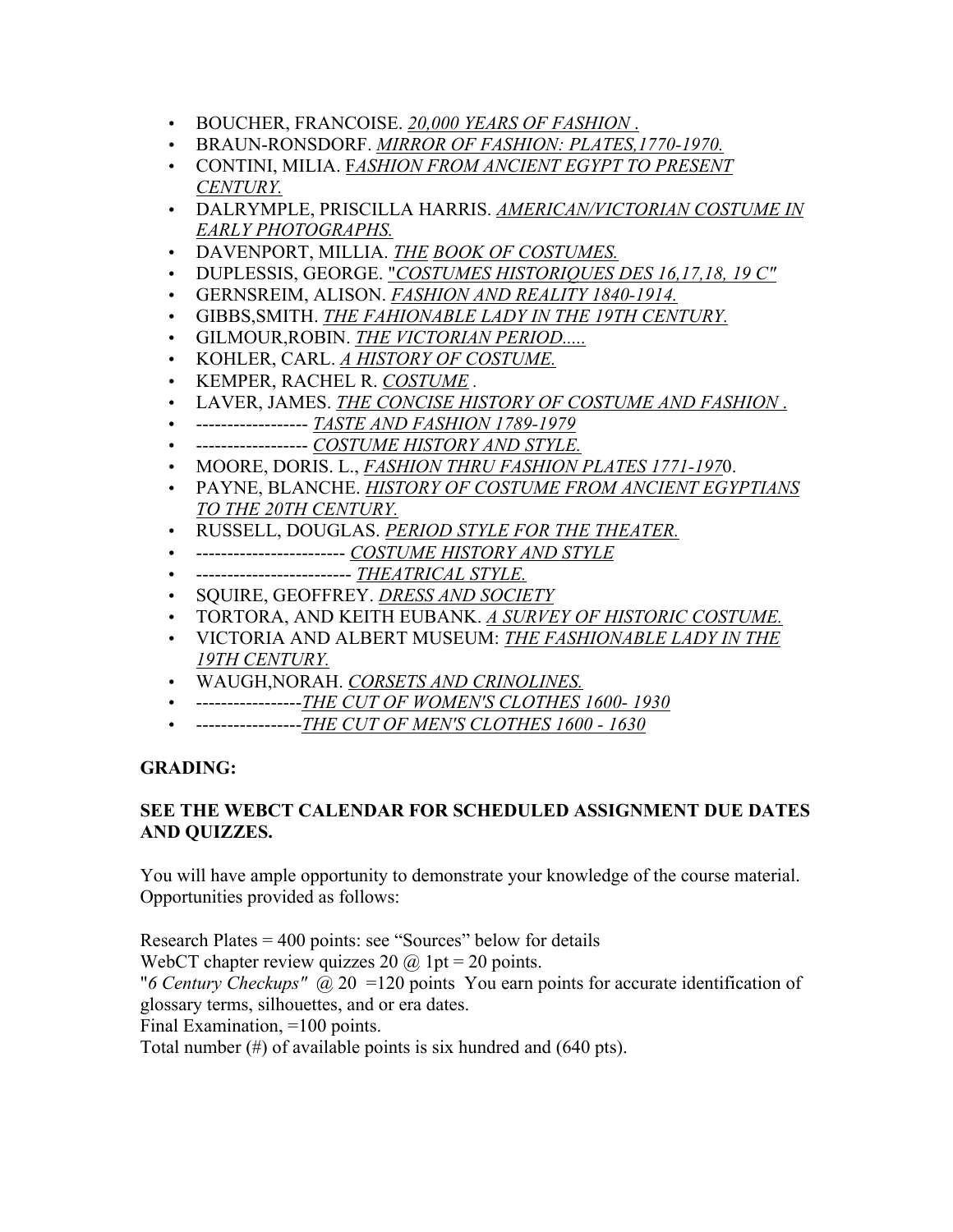A letter grade will be based on the following percentage of this total you collect during the semester accumulated from plates, quizzes, checkups and final:

 $90-100% = A$  $80 - 89\% = B$  $70-79\%$  = C  $60-69\% = D$ 59% or less= $F$ 

The Theatre Department Policy requires a grade of C in major's courses to be counted towards a degree program.

Each unit checkup may consist of the following: specific period dates, silhouette identification, multiple choice, short answer, true and false, matching and short essay questions.

Attendance: We follow the departmental attendance policy. You are allowed only one absence for this course. The departments' attendance policy for a hybrid course is enforced and allows for only two absences before grade penalties occur. Two tardies will equal one absence. within the first ten minutes of the class meeting. After attendance is taken you will be considered absent unless you submit a note signed by me that indicates you arrived within the first half hour and it will be recorded as a tardy.

Each research plate will be for a production of ROMEO & JULIET, by William Shakespeare set in each of the historical periods you will be investigating. You will select appropriate clothing for the indicated character, personality, status and/or career.

## **SOURCES for Research Plates:**

Each research plate will be for a production of ROMEO & JULIET, by William Shakespeare, set in each of the historical periods you will be investigating. You will select appropriate clothing for the indicated character, personality, status and/or career.

The entire set of plates must be resubmitted with the cover sheet on the day of the final examination to earn the points for the research requirements that follow. The cover check sheet provided must be completed and included for credit….Point penalties will result from violations and will be evaluated in these resubmissions You may lose one point per violation for a total loss of up to 40 points.

These resubmissions may be retrieved during first week of the following semester.

THE HISTOICAL RESEARCH SHOULD BE DISTRIBUTED AS FOLLOWS: (these requirements will overlap and one redrawing or plate may fulfill two or more of the following listed resource requirements) UTILIZE WebCT's BIBLIOGRAPHIES FILE.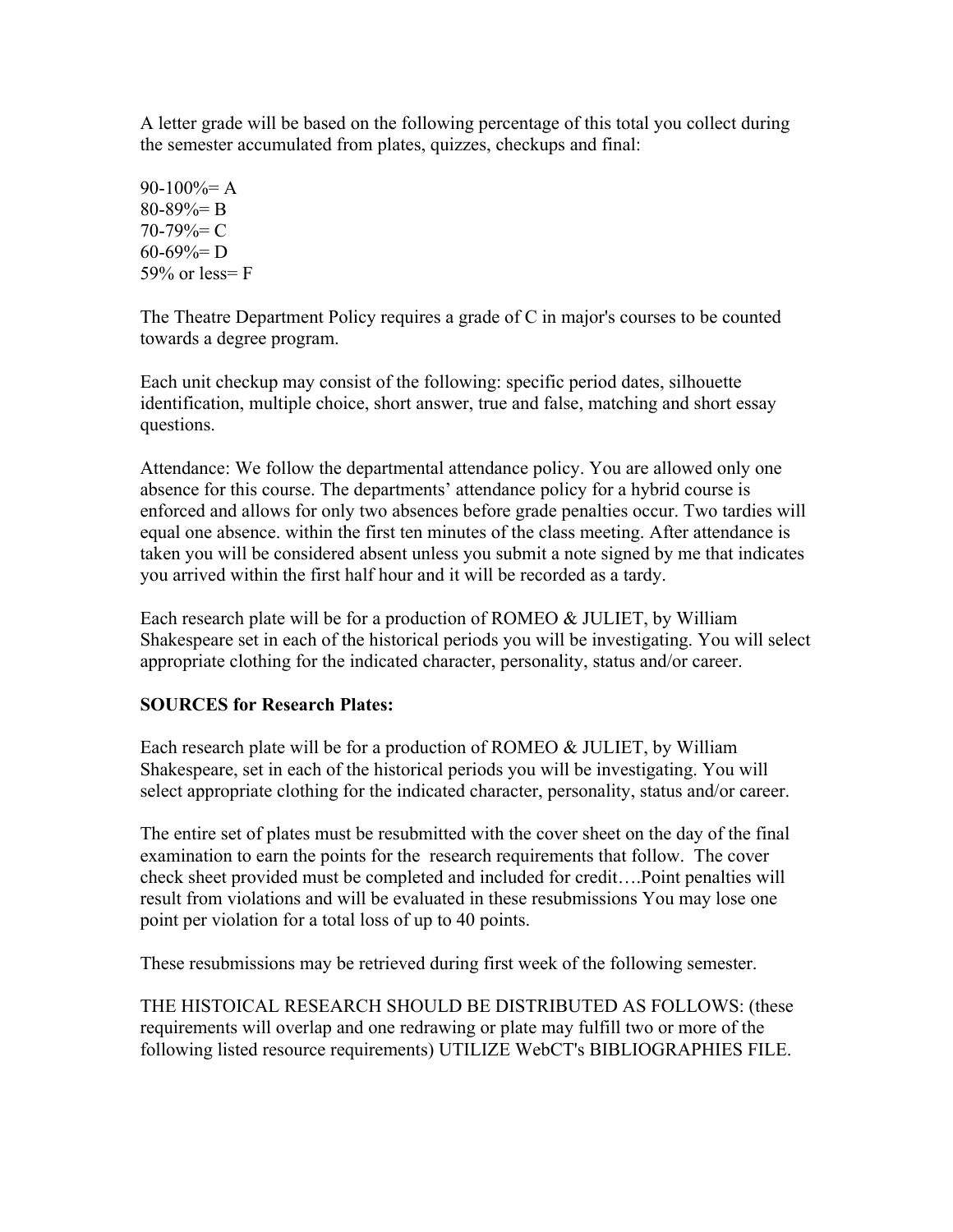- 1. At least twelve (12) of your 40 plates must be in a pencil sketch format. The remaining 26 plates may be photo-copied or traced.
- 2. Any two (2) of the above pencil plates must be carefully color enhanced or painted in the color media of your choice. The color MUST record the original ARTISTS' CHOICES e.g. a blue dress should be represented as a blue dress.
- 3. Any two (2) of the above pencil plates must be sketched from a 3 dimensional or plastic primary source. e.g. statuary at a museum or from an extant garment in an authorized collection. F.Y.I. sets 1,2,3,& 4 most friendly to 3D.
- 4. Only four (4) of the plates but at least 2 must come from slides. A slide collection is available in the Current Journals Room of MD Anderson CALL # TT 504 VOL. 1-5
- 5. Two (2) plates must come from Microfiche in the Current Journals section of the M. D. Anderson library. Title *A Visual Catalog of Fashion and Costume in the Victoria and Albert Museum,* Microfiche #781
- 6. At least two (2) of the plates must come from resources in the U of H's Art and Architecture Department Library.
- 7. At least four (4) of the plates must be found in Art History books.
- 8. At least two (2) of the plates must come from resource material in the Reserve Book Room of the main library M. D . Anderson.
- 9. At least two (2) of the plates, but no more than 4 must come from a WebCT Image collection or the Net. Any net site must include accurate documentation eg. .artist, title, date, or it will be unacceptable. You may not use the images in the web delivered image database.
- 10. Do not use the same secondary source book or site for more than three plates during the semester.
- 11. Research sources that have already been redrawn and/or repainted are not allowed; this type of plate is referred to as *tertiary.*
- 12. *No credit will be given for tertiary research. It will result in a "redo" and a late penalty. Very, very expensive........Don't go there!!!!!!*

Enlargements of figures on a Xerox or duplicating machine must bring the figure to 12 inches in HEIGHT. The clothed figure must be mounted on a sheet of the presentational paper of your choice.

# **READING, ASSIGNMENT AND EXAM SCHEDULE:**

See the "Calendar" in WebCT on the toolbar.

RESEARCH ASSIGNMENTS: a.k.a. "PLATES" ARE DUE IN CLASS AT THE BEGINNING OF THE CLASS MEETING AS LISTED IN THE CALENDAR

THEY ARE DUE BEFORE THE DAYS' LECTURE BEGINS. LATE SKETCHES MAY BE SUBMITTED BUT EACH WILL RECEIVE ONLY 50% OR 1/2 OF ITS POTENTIAL VALUE.

# **LAYOUT PAPER OR ITS EQUIVALENT**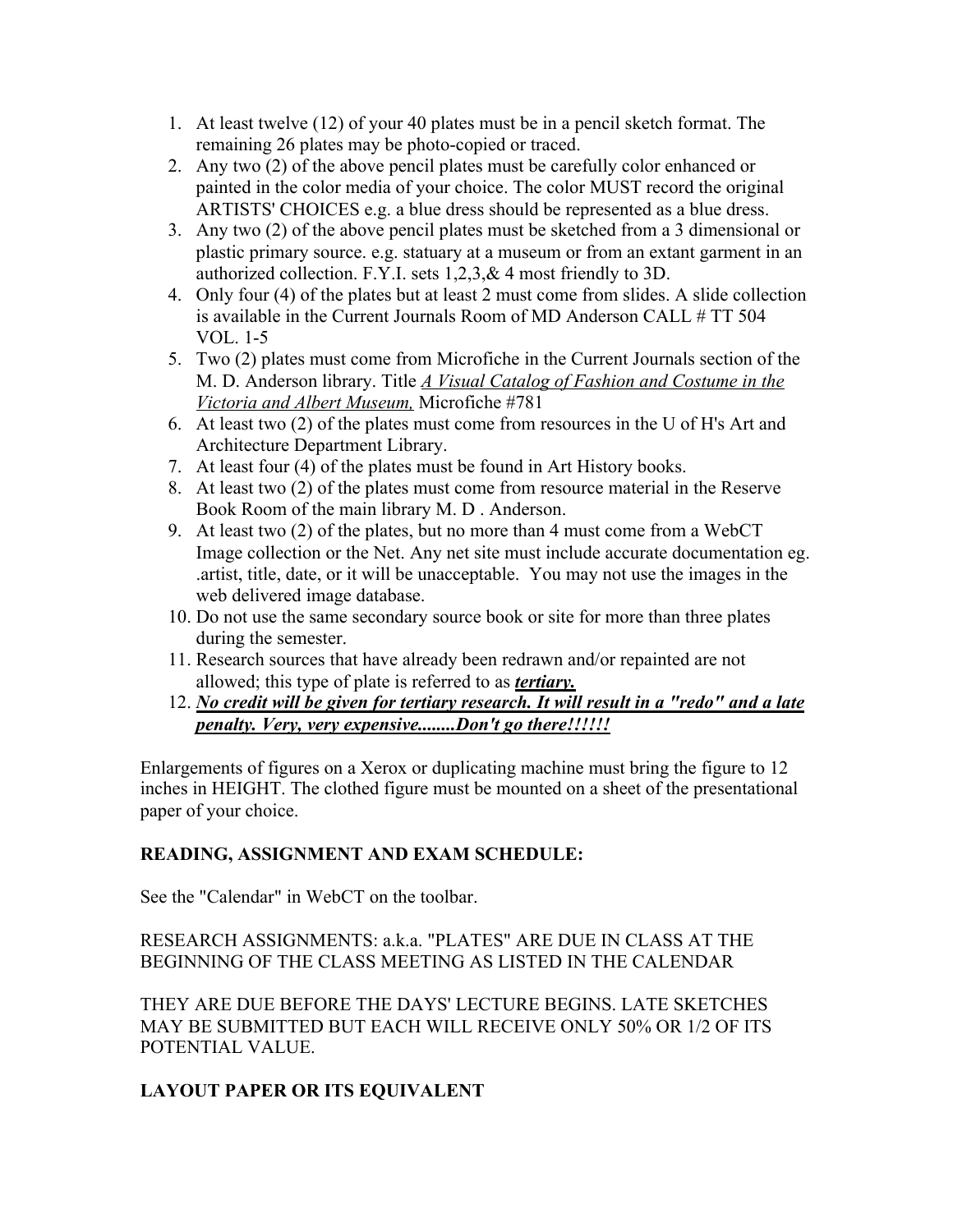Figure: A. The personae must be a minimum of 12" tall or taller. The figure will lose a point per inch e.g..., (11 inches only 9 points, 10 inches only 8 points, etc.). These size penalties are exclusive of other deductions for errors in spelling or identification.

 B. The figure must be full length (feet and hair must be included), standing and fashionably dressed; A seated figure will lose a point, a figure casually attired will lose several points etc.

Labeling: These guidelines apply to the presentations of all your costume history plates.

# CLICK HERE TO VIEW A SAMPLE PLATE

- 1. The title sits in the upper left corner and includes the exact titles and dates from the chapter readings.
- 2. Your name sits in the upper right corner followed by your unit color dot. *Tuesday = blue unit; Thursday = red unit*
- 3. Submission date for the drawing sits under your name and next to the number letter of the drawing.
- 4. The **primary source** of the sketch sits in the lower left corner including the full name of the artist if known, the title of the work, in quotations, followed by a period. And the date or location of the artistic school if pertinent.
- 5. The **secondary sourc**e (book, magazine, museum) of the sketch is in the lower right corner. The author with the last name first, (followed by a comma), then the author's first name (followed by a period). The book title should be underlined (followed by a period). The page number on which the art was found and the library call number and location of the primary source, e.g. the Metropolitan Museum, should follow immediately.
- 6. Labels should flank the figure on each side with identification of each item of clothing or accessory. The appropriate vocabulary and correct spelling from the textbook, (see glossary for aid), should be utilized. Always begin the identification with a noun, followed by adjectives if appropriate. See the sample plate for an example
- 7. Margins or defined borders should exist around the entire figure. These should measure approximately two inches. The bottom margin is more attractive if it is the widest.
- 8. Lettering should be printed neatly and evenly. This may require a straight edge or other assistance.
- 9. Artistry is the secondary skill. Learning to see and record what is seen, critically and insightfully, is your goal. All research; therefore, must be neat, and professional in its presentation as well as accurate in its execution.
- 10. Make an appointment with me to discuss difficulties as soon as possible so that you may achieve your best possible results. See WebCT Assignment Drop box for an example

## GRADING CRITERIA: THESE ARE MY FEELINGS TOWARD PERFORMANCE REWARDS OR GRADES. FROM WEBSTER'S NEW COLLEGIATE DICTIONARY